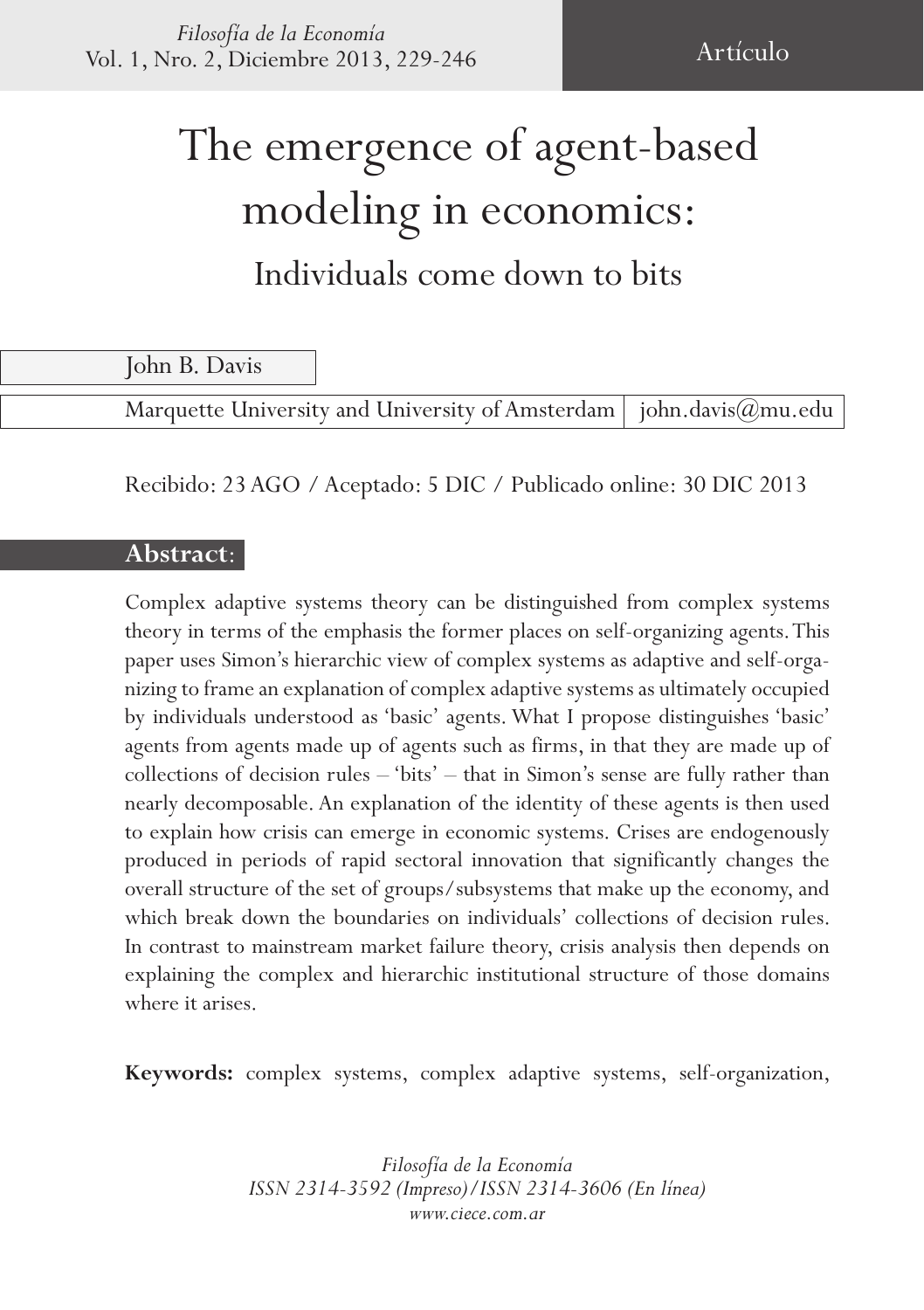agent-based modeling, individual identity, financial crisis

#### **Resumen:**

La teoría de los sistemas adaptativos complejos se puede diferencia de la teoría de sistemas complejos a partir del énfasis que la primera otorga a los agentes autoorganizados. Este artículo utiliza la visión jerárquica adaptativa y auto-organizada de los sistemas complejos propuesta por Simon para encuadrar una explicación de sistemas adaptativos complejos ocupados en última instancia por individuos entendidos como agentes "básicos". Lo que propongo distingue agentes "básicos" de agentes compuestos por agentes tales como firmas, en el sentido de que éstas están constituidas a partir de colecciones de reglas de decisión -"partes"- que para Simon son completamente (en lugar de parcialmente) descomponibles. Luego se utiliza una explicación de la identidad de los agentes para explicar cómo puede emerger una crisis en sistemas económicos. Las crisis son producidas endógenamente en períodos de innovación sectorial veloz que cambia significativamente la estructura general de los grupos/sub-sistemas de que está compuesta la economía, y que descompone a su vez los límites en las colecciones de reglas de decisión "individuales". En contraste con la teoría mainstream de fallas de mercado, los análisis de las crisis dependen de explicaciones de la estructura jerárquica y compleja de los dominios en los cuales surge.

**Palabras claves:** sistemas complejos, sistemas complejos adaptativos, auto-organización modelización basada en agentes, identidad individual, crisis financiera.

### **1. Introduction: Complexity and economics**

Though there are a variety of strategies for thinking about complexity in economics, here I argue for an account that distinguishes between complex systems and complex adaptive systems, where the latter is understood in terms of agent-based modeling or agent-based computational economics (see Chen 2012; Kirman 2011; Tesfat- sion 2007; Tesfatsion and Judd 2006). Some explain complexity in terms of computational complexity (Vellupillai 2000, 2010) or use the strategies of econophysics (Mantegna and Stanley 2000), but my approach rather draws on evolutionary biological views of complexity associated with the idea of emergent phenomena. My preference for the latter framework is based on the emphasis it places on agency, which I take to be a central concept in economics. Thus I look at the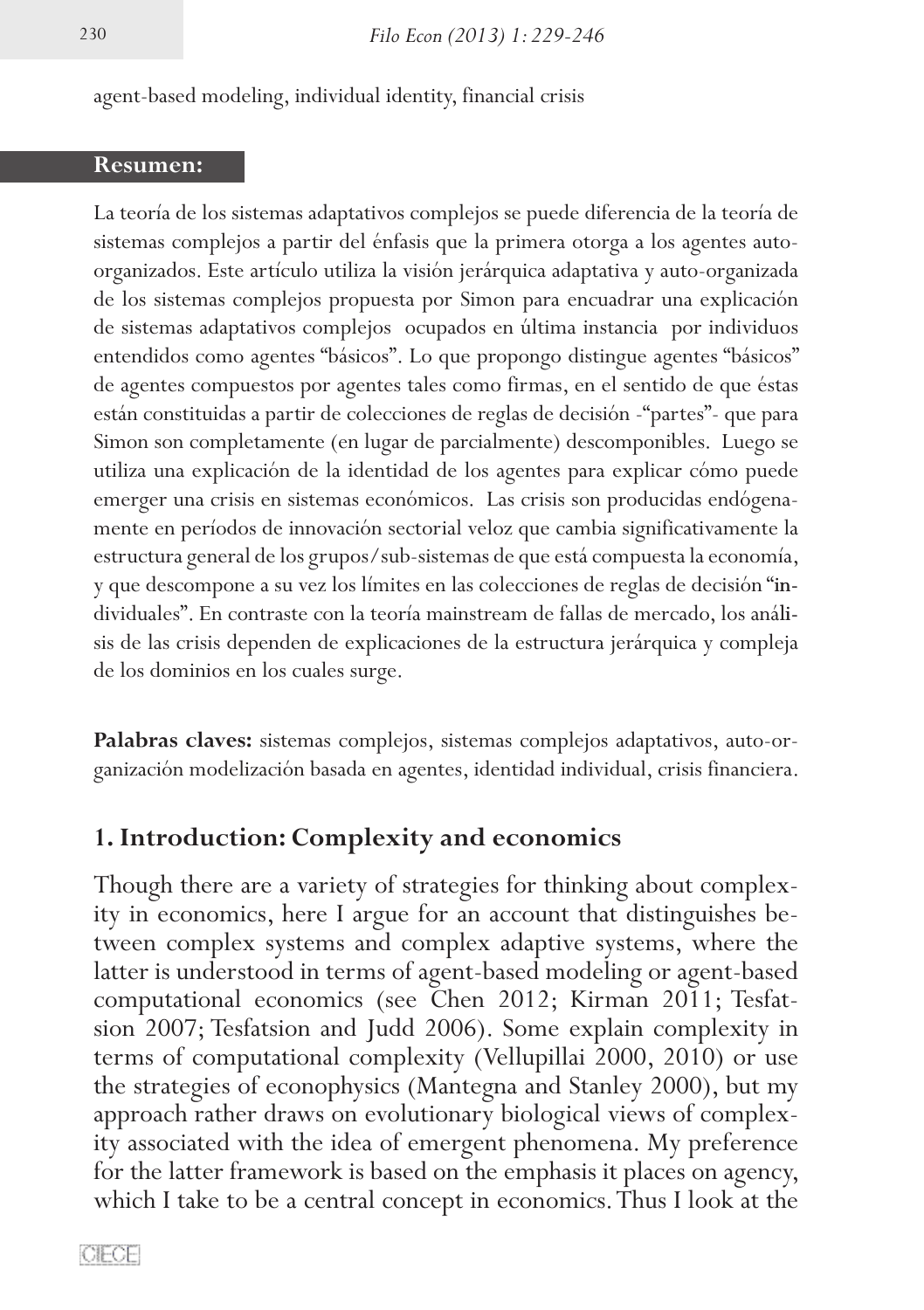relevance of complexity reasoning for economics in terms of whether agent-based modeling provides a meaningful account of agency in economic systems understood as complex. It may of course be the case that economies function as complex systems but that agents do not play significant roles in them, rather functioning as placeholders for kinds of factors whose changing population frequencies we may wish to track for reasons independent of our understanding of the complexity of those systems. I address one version of this view below (Mirowski 2007, 2010). But there is one good reason to question whether this approach is adequate to economics, namely, that it neglects how agents operate endogenously in economic systems, and exhibit reactive and strategic capacities that are absent in many other types 'entities' in other sorts of complex systems. Indeed cap- turing the role that such capacities might play in complex adaptive systems is central to agent-based modeling. The questions this paper thus explores are what this conception of agency involves, and what difference might it make to understanding the economy as a complex system, particularly one apparently subject to crises.

# **2. From complex systems to complex adaptive systems**

A central element in evolutionary biological views of complexity is the idea that complex systems are adaptive or self-organizing systems. Herbert Simon characterized complex systems as adaptive ones, and argued that we ought "to look at the behavior of adaptive systems in terms of the concepts of feedback and homeostasis" (Simon 1962, 467). A complex or adaptive system is a homeostatic one, that is, in that it uses feedback principles to self-organize itself. Simon was interested in complex or adaptive systems because they appear to work counter to the second law of thermodynamics (the entropy law) which implies an ordered system becomes increasingly disordered as the system evolves. In contrast, adaptive or self-organizing systems evolve so as to transform initially relatively simple structures into increasingly complex ones, and thus appear to work contrary to the second law. If we put this in terms of whole-part relationships, one ap- proach to complex systems theory has been to focus upon how some whole-part relationships function differently, or as Simon puts it, how "a large number of parts [can] interact in a nonsimple way" such that "the whole is more than the sum of the parts given the properties of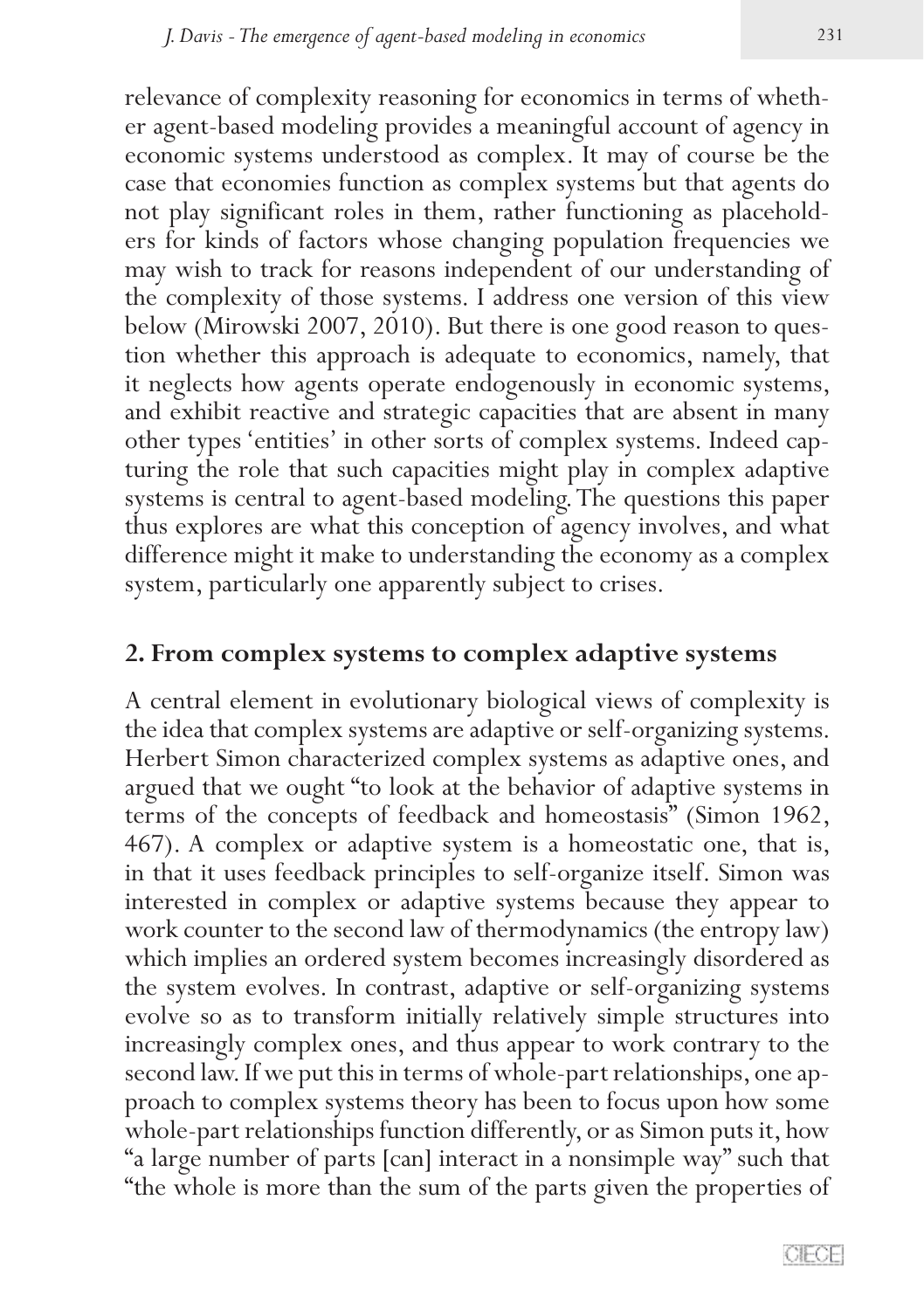the parts and the laws of their interaction" (*Ibid.*, 468). The idea that the whole is greater than the sum of the parts captures the idea that order emerges out of disorder, rather than the reverse, where in effect a whole entropically becomes nothing but its parts. Of course there are many approaches to this general idea, for example, Simon's own strategy of representing complex systems as hierarchic systems and von Neumann's cellular automata strategy that works with a finite grid of cells with sets of cells defining neighborhoods.<sup>1</sup> But generally the main concern is with the special properties of some aggregates or wholes that can be said to behave as if they were self-organizing or self-reproducing in a process of evolving.

In comparison, complex *adaptive* systems are a special case of complex systems, and represent a particular type of extension and development of complex systems theory, one that I believe is especially appropriate to the life sciences, including economics. In complex sys- tems *per se*, the elements or components of the system interact, and the repeated application of these principles of interaction transforms the overall character of the system. A simple example is the growth of a dendritic crystal, such as a snowflake.<sup>2</sup> In contrast, in complex adaptive systems the overall change in the system feeds back on the elements or components of the system, and causes them to change or adapt, which causes the character of the interaction between them to change, which further changes the aggregate character of the system, which causes further change and adaptation in the system's elements, and so on. That is, adaptation goes on within the elements or components of the system just as it does for the system as a whole. Moreover, as this all goes on simultaneously rather than serially, the elements, their principles of interaction, and the system as a whole all co-evolve.

We may further explain this difference between complex and com-

<sup>1</sup> On the model of biological reproduction of cells, von Neumann conceived of cellu- lar automata as abstract systems capable of self-reproduction. His 1951 paper, *A General*  and Logical Theory of Automata, drew on and criticized Warren McCulloch and Walter Pitts'<br>1943 paper, A Logical Calculus of Ideas Immanent in Nervous Activity" which described an artificial neuron as a mathematical function – the McCulloch-Pitts neuron – and conceived of an artificial neural network made up of such neurons which if properly configured could represent any proposition computable in a well formed logical calculus, and which would also exhibit a kind of 'memory' when its outputs were treated as inputs. The McCulloch-Pitts network acted as Turing machine with finite memory and as a sequential computer. 2 Indeed von Neumann, working on the idea of a self-replicating robot, was influenced in the development of his cellular automata view by Stanislaw Ulam's who in the early 1940s modeled crystal growth as self-replicating systems using a simple lattice network approach.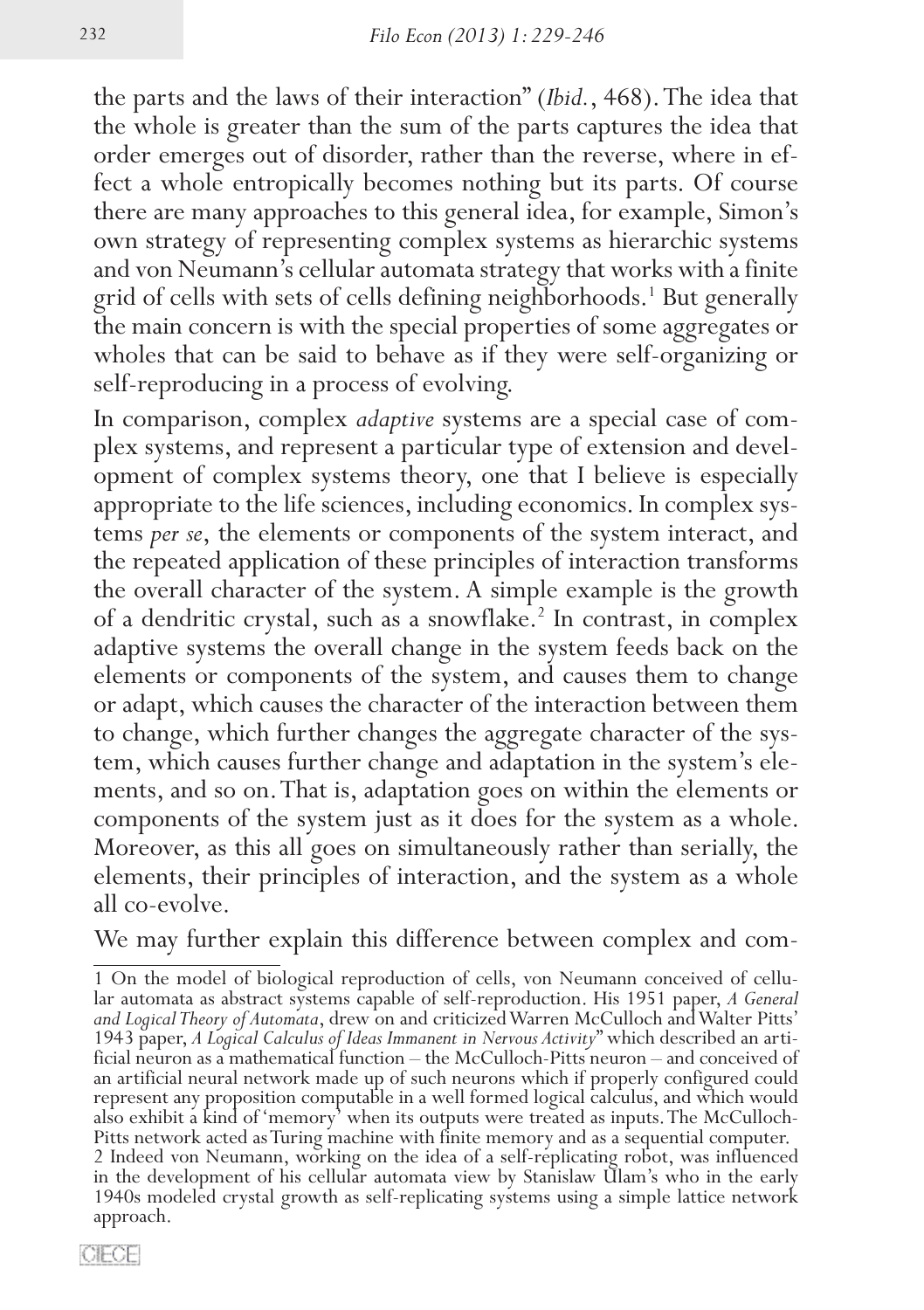plex adaptive systems by building on Simon's view that complex sys- tems are made up of "nearly decomposable" collections of subsystems (though he was referring to complex systems rather than complex adaptive systems). For him a complex system is a "nearly decomposable" collection of subsystems with comparatively weak interactive forces (exhibiting "low frequency dynamics") operating *across* the system's subsystems and with comparatively strong forces (exhibiting "high frequency dynamics") operating *within* those subsystems (*Ibid*., 473-4, 478). Putting this then in terms of complex adaptive systems, the forces operating across subsystems can be said to influence the adaptation of subsystems according to how they influence the forces operating within those subsystems; this adaptation of subsystems in turn influences the interactive forces operating across subsystems; and this all produces changes in the aggregate system, which feeds back on both the interaction between subsystems and their internal change and adaptation. Recalling the fundamental idea, then, that complex systems are self-organizing, this now means that how a complex adaptive system as a whole is self-organizing is very much a matter of how its adaptive subsystems are self-organizing – especially given that the forces operating within them are stronger than the forces operating between them. Thus, what ultimately makes complex adaptive sys- tems different from complex systems from this point of view is that complex adaptive systems theory explains the overall system's selforganization by means of the subsystems' self-organization.3

For Simon, however, complex systems are also hierarchic, meaning that a system's subsystems each contain further subsystems, which themselves each contain further subsystems, and so on. Accordingly, if we apply this to the idea of complex adaptive systems understood as being made up sets of self-organizing subsystems, then those subsystems should also be made up of sets of self-organizing subsystems, as should their subsystems, and so on. That is, the principle of selforganization applies to subsystems of subsystems. But how can this idea be extended and still be practically meaningful? For Simon this was a pragmatic question: "In most systems in nature, it is somewhat arbitrary as to where we leave off the partitioning, and what subsys- tems we take as elementary" (*Ibid*., 468). However, the idea of a stop-

<sup>3</sup> Rickles (2009) differentiates between adaptive complex systems and self-organizing adaptive complex systems, where the elements in the former change their as the whole system changes but the elements in the latter change their own properties as the system changes – what he calls 'downward causation.' I collapse this distinction.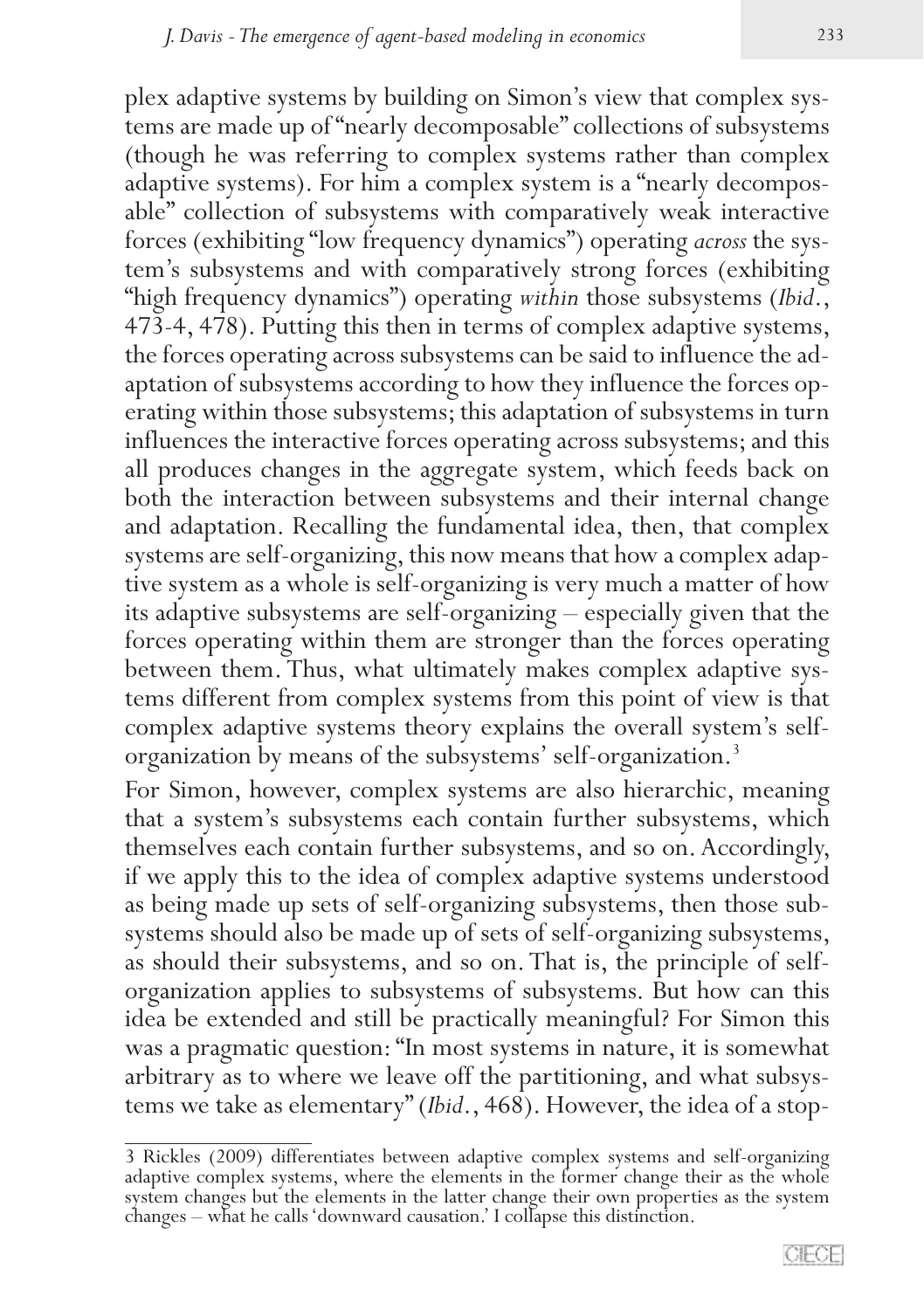ping point in the partitioning process clearly plays a more substantive role in complex adaptive systems theory understood as agent-based modeling, since there the stopping point is a self-organizing agent whose behavior is seen as fundamental to the system being investigated. We might call these agents 'basic' agents. For complex adaptive systems theory seen as agent-based modeling, then, the most "elementary" subsystems are these basic self-organizing agents, while all higher self-organizing subsystems are ultimately made up of collections of these basic self-organizing agents. Thus complex adaptive systems theory is not only different from complex systems theory in that the overall system's self-organization is explained by means of the subsystems' self-organization, but especially in the view that these subsystems are made up of agents with the most elementary sort be- ing made up of basic agents.

In the economy, then, agent-based modeling generally regards ba-<br>sic self-organizing agents as human individuals, explaining how they<br>respond to changes in their environment in terms of how these individuals change their rules of behavior in order to satisfy some fitness measure. For example, we might imagine that an individual's rules of behavior are ranked, added, and dropped according to their relative performance, as in the Santa Fe artificial stock market model (Ar- thur, *et al*., 1997). This process of behavioral rule self-organization effectively gives these individuals a strategic character and foresight in that their continual ordering and re-ordering of behavioral rules is addressed to their prospective fitness. At the same time, they are understood to display a reflexive nature since they revise their strategies based on a memory of these rules' past performance. Putting this all in terms of Simon's feedback/homeostasis idea, the behavior of self-organizing/self-reproducing human individuals operates on a constantly adjusting loop principle with forward and backward look- ingness. Assuming a population of many different such individuals, who all self-organize and self-reproduce in different ways, the emer- gent characteristics the complex adaptive system exhibits reflect the changing distribution of different loop principles across interacting individuals.4

Note that this conception excludes the idea that these basic agents

<sup>4</sup> The theory of agent adaptation has been developed around computer simulated artificial adaptive agents especially using the genetic algorithm method of John Holland (Holland 1975), which represents agent adaptation in terms of agent search, learning, and optimi- zation.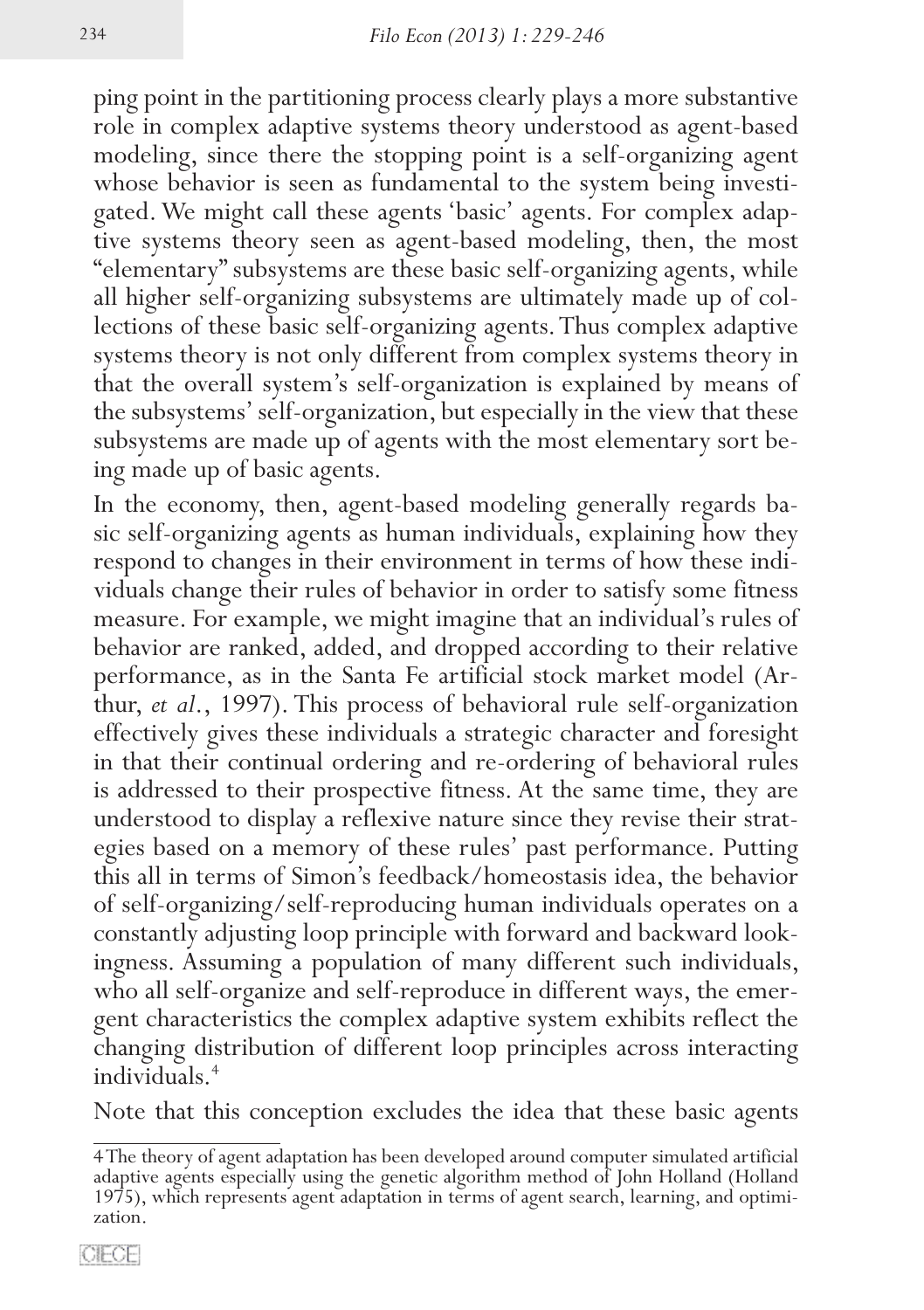seen as self-organizing systems are themselves made up of further subsystems seen as self-organizing. Since they manage their rules of behavior by ordering and re-ordering their behavioral decision rules, the implication is that those systems of rules do not self-organize themselves. But this creates a contradiction in the analysis. If following Simon we see the self-organizing principle running down through sets of subsystems, this means that the subsystems higher than these basic agents, such as firms, are made up of self-organizing subsystems, such as human individuals as basic agents, and thus are agents indeed made up of agents, while basic agents are not made up of self-organizing subsystems. That is, self-organizing subsystems can be made up of self-organizing subsystems in cases higher than basic agents but not in the case of them. Thus for agent-based modeling, it is only self-organization part of the way down, that is, to some kind of basic agents. What might justify this asymmetry?

One answer involves a response to a kind of infinite regress argu- ment, namely that to be able to talk meaningfully about agents at all it makes no sense to suppose agents are made up of agents forever. The difficulty with this answer is that it does not explain where one ought to stop, but only that one needs to stop at some point, and ac- cordingly makes the determination of what kinds of self-organizing systems count as basic agents arbitrary. This then shifts the burden to being able to say why certain types of agents are basic. Specifically, one would need to argue that we can uniquely identify such agents precisely in virtue of their subsystems not being self-organizing, since this is what distinguishes them from non-basic self-organizing agents, or agents made up of other agents. In the following section I set out one way in which this might be done, and in the section following discuss what doing this implies about the nature of complex adaptive systems.

# **3. Identifying basic self-organizing agents**

In Simon's terms, to say that some subsystems are basic agents and are made up of subsystems that are not self-organizing is effectively to say that these latter subsystems are 'fully' decomposable rather than "nearly decomposable." In "nearly decomposable" subsystems there are weak interactive forces operating across the system's subsystems that influence the strong adaptive forces operating within those sub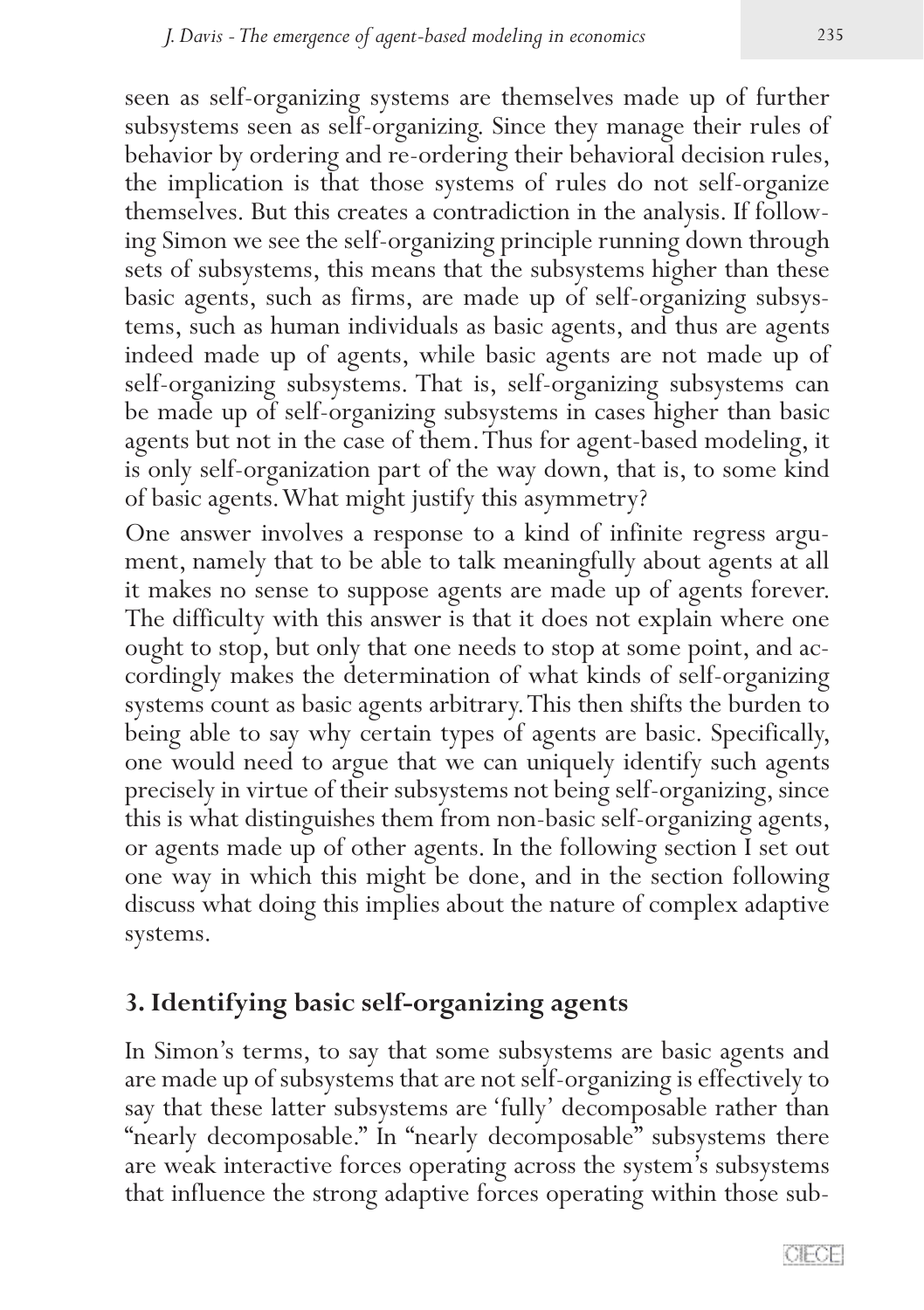systems. In a collection of fully decomposable subsystems, then, these weak interactive forces are absent, and the forces for change within those subsystems can only be produced by the higher, nearly decomposable subsystems (and their interaction) in which they are embedded. That is, a fully decomposable subsystem is like a set of Russian dolls. The dolls themselves contain further dolls, but each largest doll and all it contains is fully separate from every other largest doll and all it contains. Basic agents, then, are weakly interactive, nearly decomposable subsystems who each possess some of these fully decomposable subsystem dolls. They adapt to their interaction with one another and are thus adaptive and self-organizing, and do so by organizing the different Russian dolls they possess, in effect opening some dolls to smaller and smaller dolls, and leaving others as larger dolls.

What this view implies is that at some level complex adaptive systems possess subsystems whose components are non-interacting, and these subsystems are the subsystems of basic agents. We might refer to these non-interacting components as the system's 'bits' in that they have an elementary atomic status in the system as compared to all other components in higher level subsystems that are subject to weakly interactive across-subsystem forces. They thus point to where complexity leaves off, in that the role they play in complex adaptive systems theory implies that the analysis of complexity requires the assumption of something that is not complex.

In agent-based modeling, then, I suggest these bits are the individual's behavioral rules which can be more or less detailed, just as a single Russian doll can be opened up more or less to smaller dolls. These bits might seem to be just another weakly interactive subsystem, and thus not bits at all, but there is a reason not to think this. On Simon's view, weak interaction obtains between the components of a subsys- tem because they are all somehow similar in occupying the same level of the subsystem. But this arguably does not apply in the case of different individuals' behavioral rules. While those behavioral rules appear quite similar when stated abstractly – 'if *x*, do *y*' compared to 'if *x*, do *z*' – they might also be seen as inherently dissimilar if the individuals who exercise them possess distinct histories of interaction – 'if you are *A*, then if *x*, do *y*' compared to 'if you are *B*, then *x*, do *z*'. That is, if there is a high degree of path dependence in individuals' pathways of interaction, their sets of behavioral rules might not be on the same level and thus weakly interactive, something that is obscured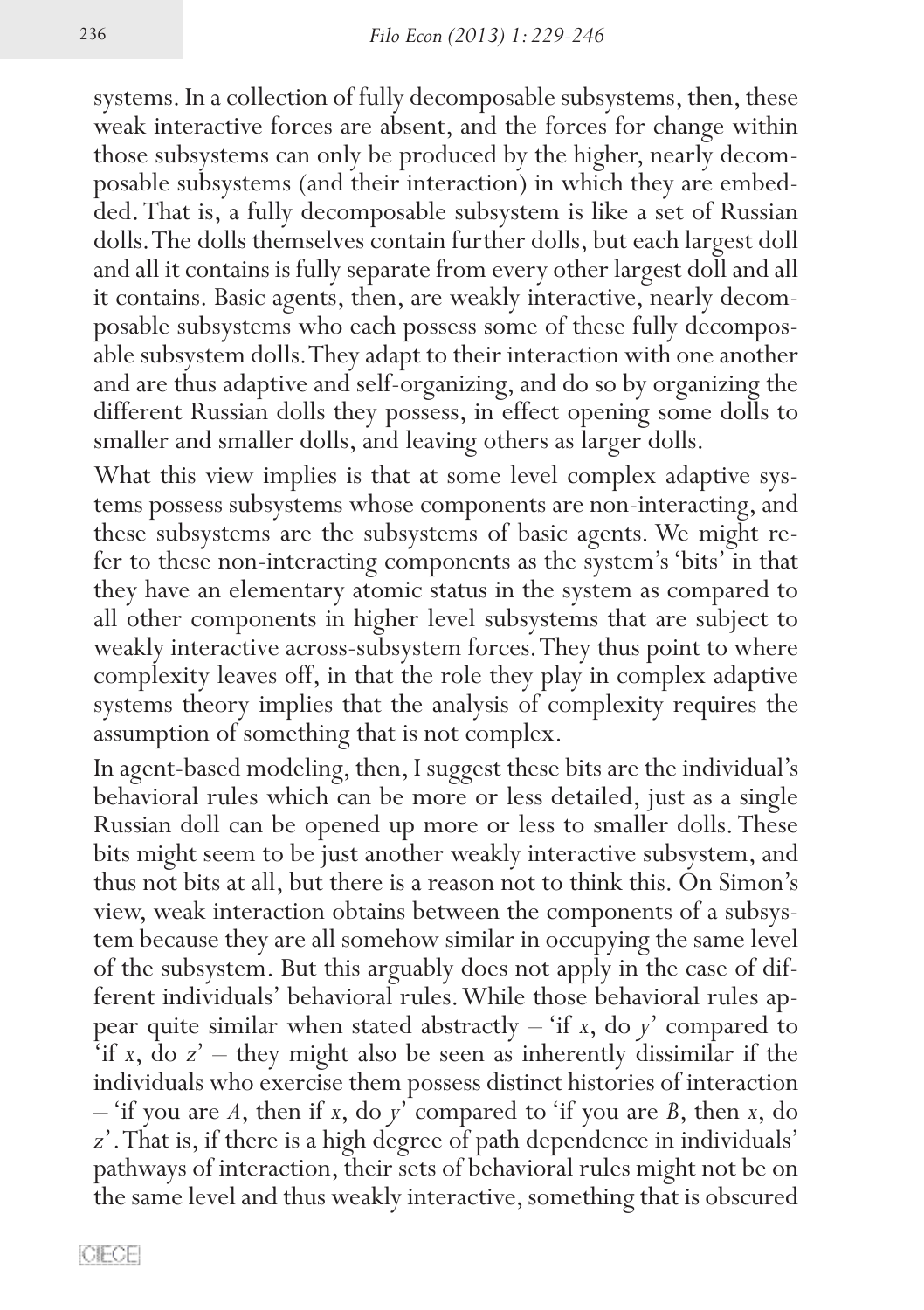when those rules are stated abstractly. Individuals, then, are weakly interactive, but their rules of behavior are not. The latter would then be the bits of a complex adaptive system.<sup>5</sup>

This argument is not unproblematic, but let me suggest a reason for looking at individuals' decision rules in this way that has origins out-<br>side of most thinking about complex adaptive systems. The theory of practical reason concerns the nature of explanations regarding why actions ought to be undertaken. Ranking objects of evaluation is central to practical reason, and the rules we use to decide how we rank objects are a central concern. Yet there are a number of important problems involved in determining how we ought to make judgments when we find that our rankings over objects are indeterminate. In- commensurability arises when we seek to evaluate objects that lack some shared 'covering' value (Chang 1997). Incomparability arises when objects of judgment are commensurable but cannot be precisely compared because of ambiguity in the application of the covering value (Broome 1978). Incompatibility arises when objects of judgments are commensurable and comparable, but our evaluation of them nonetheless still generates conflicting judgments (Raz 1999). My suggestion, then, is that the existence of these types of problems and the role they create for judgment is evidence that individuals' de- cision rules may function as the bits in complex systems. Judgment, in effect, is what we exercise when we lack rules for using rules. That we regularly need to exercise it is what makes those rules the bits underlying complex behaviors.

This argument may not be compelling, but note that the issue of whether complexity leaves off at some point is a central one for agent-based modeling. It is important because if it does no hold, and if individuals' behavioral rules are not bits but just another complex subsystem, then agent-based modeling's agency principle appears contradictory and unjustified. On the other hand, if we suppose a complex adaptive system does come to bits at some point, then we may frame it as a system of agents within agents within agents, etc. (e.g., firms containing groups, groups containing individuals) until we come to those bits and the basic agents who possess them.

An additional implication of supposing a complex adaptive system ultimately comes to bits is that this gives us a characterization of the

<sup>5</sup> Davis (2009) attempts to develop this argument regarding the identity of individuals in complex adaptive systems and path dependence.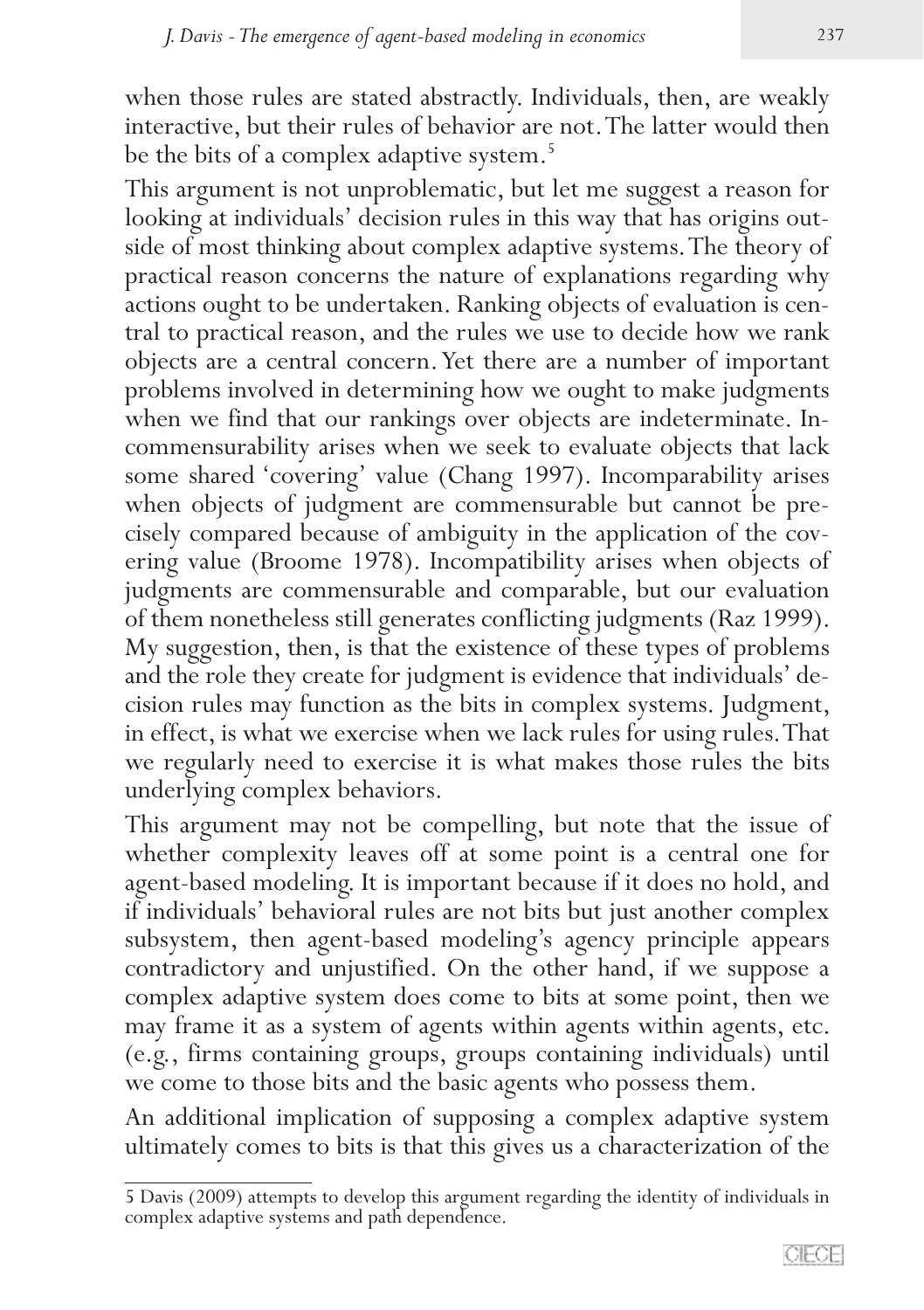identity of basic agents or individuals. Davis explains individual identity in terms of two criteria which conceptions of individual agents need to satisfy if they are to be said to refer to individuals, namely, whether those conceptions allow us individuate those agents as distinct beings, and whether they allow us to re-identify them as such across a process of change that affects their characteristics (Davis 2003). Here, then, basic agents can be said to be successfully individuated as the distinct collections of behavioral rules/bits they employ. Thus they do not come to bits in the sense of coming apart but in the opposite sense that they are constituted as single whole individuals in virtue of being distinct collections of bits. However, the situation is more mixed with respect to their re-identification. On the one hand, supposing individuals can be represented as having backward and for- ward lookingness in connection with memory and foresight, they can be re-identified as relatively cohesive collections of behavioral rules, and thus can be said to remain single individuals through change. On the other hand, if the paths they follow change significantly, we might say that from even their own perspectives on these rules that they change enough to not count as single individuals. Then the world is populated by changing individuals who are best somehow kin to one another. I return to this possibility below.

#### **4. Automata or markomata?**

The basic agents described above are automata in the sense that they are self-organizing agents operating in a complex adaptive world. Other, 'higher' agents, that is, agents made up of agents, are also automata in the sense that they are also self-organizing, though their subsystems are nearly decomposable.<sup>6</sup> Contrast this conception to Philip Mirowski's computational view of markomata in a complex world (Mirowski 2007, 2009). There, not agents, but individual market formats in the form of sets of abstract algorithms are automata, or as he characterizes them markomata. Markomata are highly diverse, since individual markets perform many different functions, even when they constitute the same general kind of market. The entire market system is then seen as a network of interrelated individual automata/markomata whose profusion of forms may nonetheless be seen relatively

<sup>6</sup> Note that these 'higher' agents are not like Russian dolls, because the agents who make them up are weakly interactive, whereas this is not the case for basic agents whose bits are Russian dolls.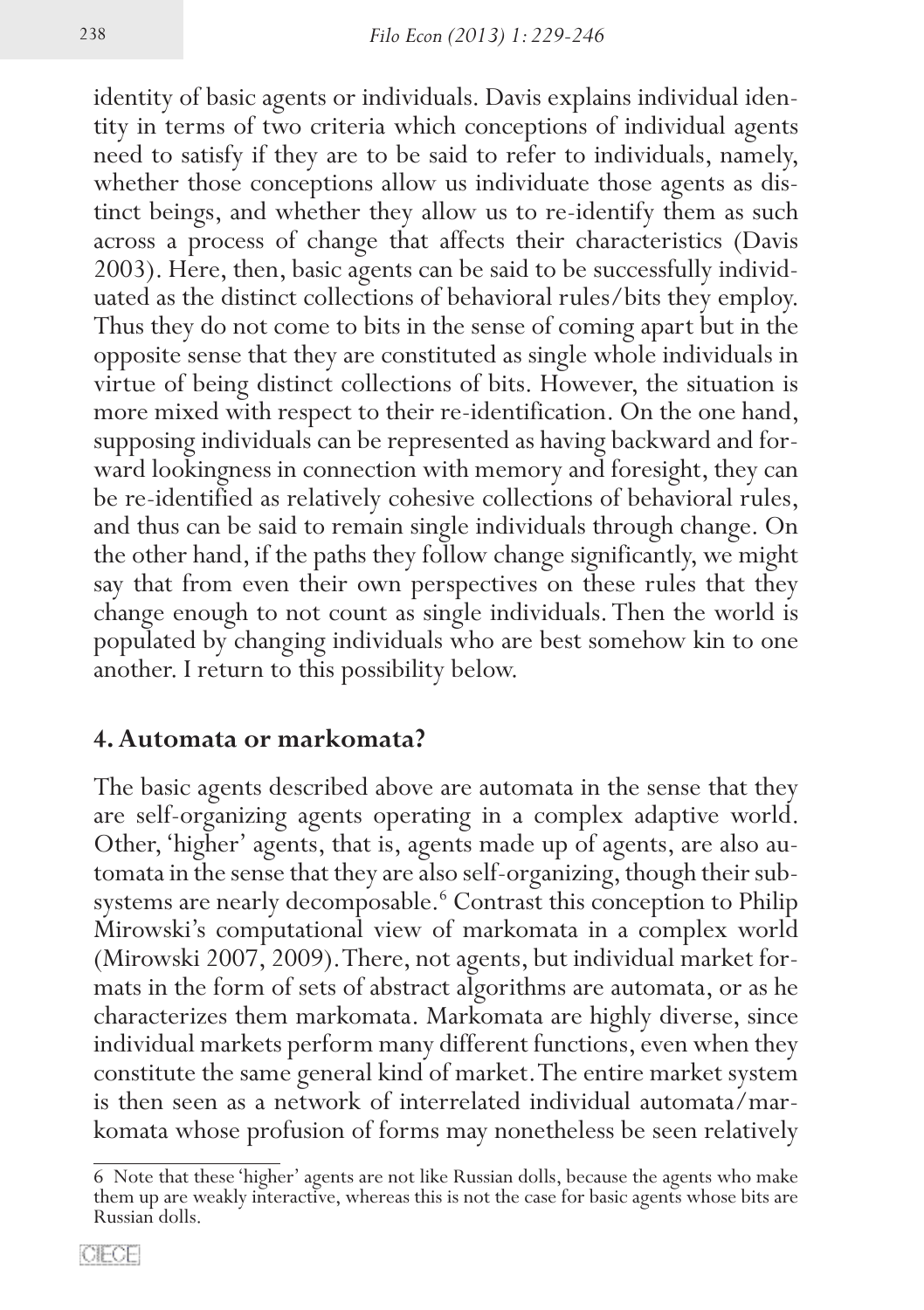coherent if explained in terms of computational hierarchies. Here Mirowski employs the Chomsky hierarchy concept from computer science, which relates an automata's degree of language complexity to its memory capacity. A property of this model of hierarchy is that it is inclusive, meaning that the more powerful automaton can perform all the calculations of the automata lower down in the hierarchy of automata because it can simulate the operations of automata of less computational capacity. Applied to markets, more complex markets simulate and include the operations of less complex ones, as in the example of financial derivatives. Mirowski then argues in terms of a general development of market complexity from more simple to more complex networks.

Market forms start out isolated and operating at low levels of complexity: innovation turns them into ever-more elaborate tractions, the pace of complexification accelerates (Mirowski) 2009, 22).

Yet in contrast to in computer science, where there is no 'halting<br>problem' for finite automata, a system of global networked markomata can suffer halting problems, or market disruption, though this is not, as conventionally believed in mainstream economics, due to some particular market failure that reverberates through the sys- tem, but due to the problematic functioning of the entire network architecture having generated emergent phenomena such as crashes, bankruptcy chains, bubble reversals, etc. in the process of becoming increasingly complex Thus the continued elaboration of increasingly complex interlinked markomata does not proceed smoothly, while at the same time the process of innovation and elaboration of increas- ingly complex markomata continues uninterruptedly.

However, agents – humans – are not part of this system but stand outside of it, driving innovation by applying selection pressures to different parts of the whole markomata structure.

"Selection" occurs through humans promoting the differential use and reproduction of specific markomata in distinct spatio- temporal locations…. Some markomata become established in certain limited areas (such as double auctions in finance) because they are perceived to bundle an array of functions deemed particularly suited to the community […] "Mutation"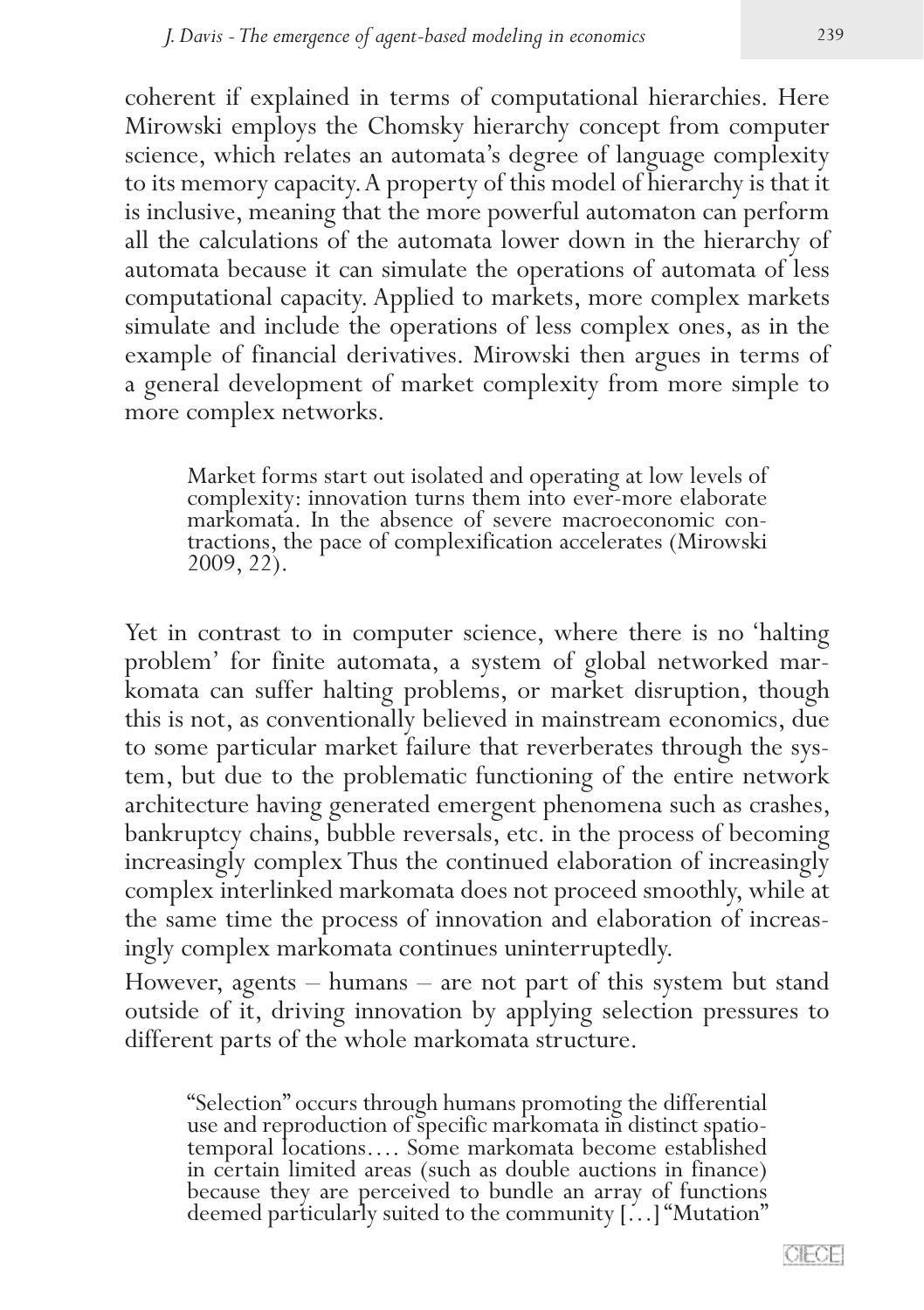is present when humans try to 'bend the rules' or otherwise circumvent prior market structures (Mirowski 2009, 22-23).

While a small amount of mutation associated with novelty is beneficial, pervasive mutation runs the risk of causing systemic macroeco-<br>nomic crisis. Moreover, this risk increases as the structure of markets becomes more and more complex, producing

[A] crisis of complexity, which appears as delinkage of some markets from the network, and wholesale closure of others, the bankruptcy or disappearance of some providers of finan- cial instruments, all leading to a pronounced retreat from high-complexity markomata in the realms of finance (*Ibid.*, 24).

Put in Minskyian terms (Minsky 1986), the bias in capitalist econ- omies toward overinvestment continually transforms and extends markomata complexity, but this extended complexity is increasingly fragile and thus more and more vulnerable to human intervention. The overall view is thus one of an evolutionary system whose increasing complexity makes it prone to increasingly severe crises occasioned by human agency.

But to say humans/agents are outside of the system as the source of selectionist pressures makes the causes of innovation and crisis exog- enous to that system, while rendering the human world non-complex and simple. Might not markets and humans together constitute one complex adaptive system, more along the lines of Mirowski's earlier cyborg argument in which humans and their machines are one insep- arably entangled complex system (Mirowski 2002)? Let us consider, then, what this alternative view might involve.

# **5. Automata embedded**

Suppose market economies are self-organizing, complex adaptive systems made up of many interacting self-organizing collections or groups of human individuals, including firms, groups within firms, groups of firms, and also other more complicated combinations, and with all exhibiting continually changing memberships. In Simon's terms, these groups' continually changing memberships could be said to reflect one type of weak interactive, cross-subsystem, low frequen-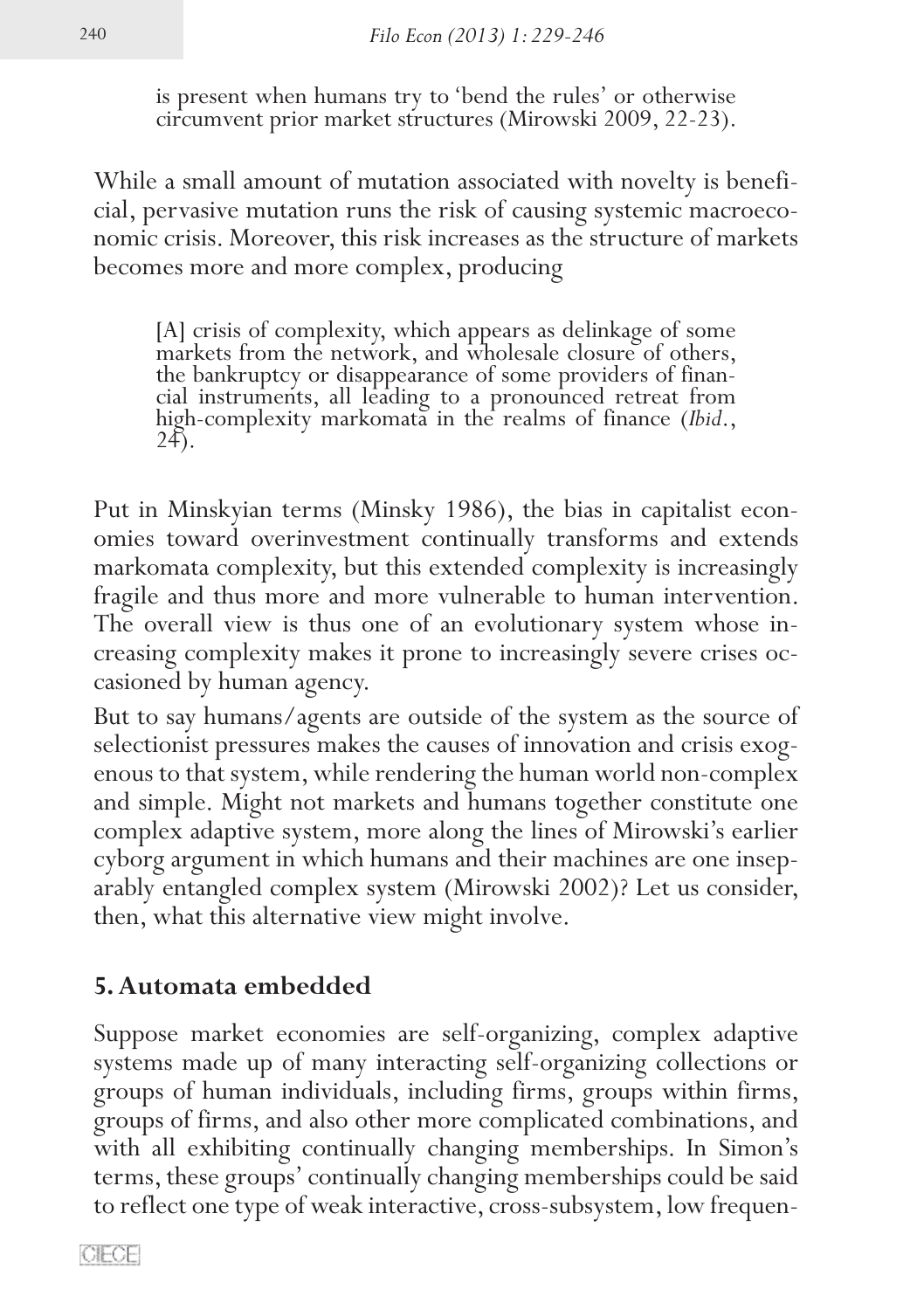cy force, associated with the circulation of individuals across groups via labor markets and administrative systems. The self-organizing nature of groups of individuals themselves could be said to reflect his stronger within-subsystem, high frequency force, and associated with how various kinds of groups function as groups. The system would be hierarchic in Simon's sense in that groups of individuals contain groups of individuals, which also contain groups of individuals, and so on, all of which are seen as self-organizing in terms of his strong within-system force. All would also exhibit Simon's weak interactive force associated with changing memberships, as individuals circulate simultaneously across groups on multiple levels, having and changing many kinds of sometimes linked and sometimes unlinked member-ships.<sup>7</sup>

In this type of complex adaptive system, change is endogenous, and increasing complexity arises primarily out of the system's strong forces expressed in terms of innovations in the forms of activity around which groups self-organize. They also self-organize differently because they are continually affected by the system's weak forces in their interaction with one another and by their changes in membership.<sup>8</sup> When we focus on change in economic life, this gets expressed through change in markets, which as Mirowski rightly insists, are ev- erywhere non-standard and increasingly diverse. Thus markets are subject to an evolution associated with the overall way in which a complex adaptive system made up interacting groups evolves. But there is no unique reason to see such a system as prone to crisis, as on the exogenous intervention view. Crises may occur, but they rather reflect the emergence and disappearance of functioning groups (and the groups they contain) whose activities mutate into something else or disappear. They can be 'crises' for those involved when change occurs, but as a system guided by the principle of adaptive self-organization they are not systemic in nature. This said, it is fair to ask how change and innovation occurs, and how it may manifest itself as crisis in various domains of the system, such as the financial sector in the recent crisis. I suggest that this be explained in terms of the disruption of the identity of basic agents, seen as made up of fully decomposable

<sup>7</sup> Individuals' attachment to groups can be explained in various ways via how they socially identify with them. The literature on social identity theory is extensive and multi-sided. See Davis (2007) for a comparison of two main types of social identity relevant to eco-<br>nomics.

<sup>8</sup> For the effect of changing group membership on group identity, see Horst, Kirman, and Teschl (2007).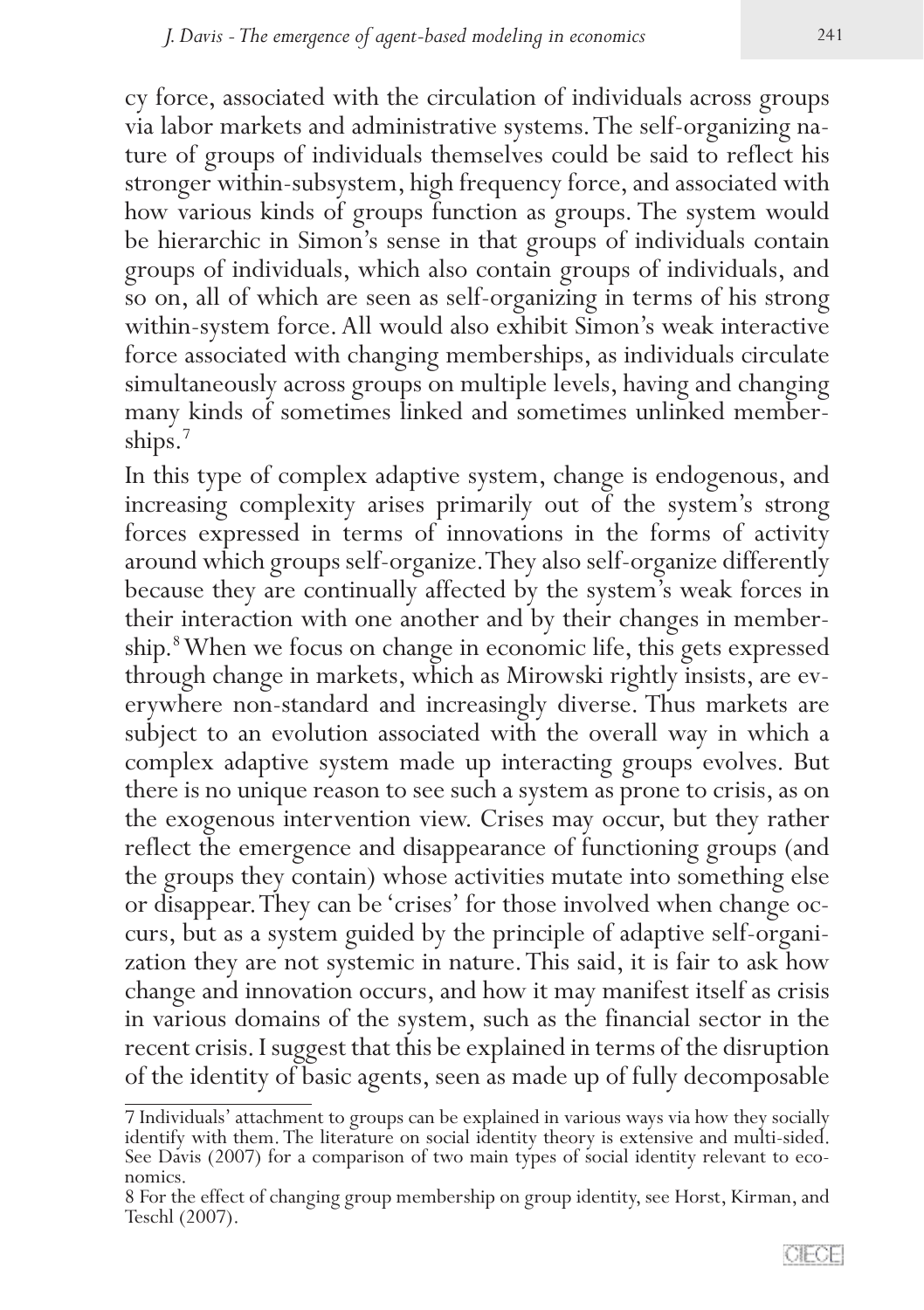non-self-organizing subsystems, or bits termed behavioral rules.

The idea behind basic agents developed above is that they self-organize themselves around sets of behavioral rules that are fully decomposable in the sense that these rules do not communicate across individuals, essentially because their histories which produce the collections of rules they possess are histories of path dependence. Basic agents can be individuated in this way, but their re-identification as selfsame individuals depends upon how discontinuous their behavioral paths are. Individuals who maintain long term attachment to certain groups are relatively re-identifiable as same single individuals, because the strong forces that explain those groups continuing self-organization place boundaries on the changing sets of behavioral rules those individuals possess. Their decision-making relative to the groups they occupy is generally adaptive to those groups. But when individuals circulate extensively across groups, if those groups are particularly distinct in nature, their collections of behavioral rules change more significantly, become more fragmented, lack well-defined boundaries, and they es- sentially become new individuals whose decision-making may not be adaptive to the self-organizing character of the groups they occupy.

From the perspective of entire systems, then, periods of strong systemic change associated with wholesale restructuring of groups increases individuals' mobility across groups, and generally disrupts their identities as collections of behavioral rules with relatively clear boundaries.9 Yet the issue here from a crisis perspective is not stability in individual identity but rather stability in patterns of decisionmaking across individuals during episodes of change in the economic system as a whole. That is, stability in individual identity in the sense here is only one means (and not the only one) to systemic stability across change. Crises, by comparison, emerge when there is exten-<br>sive inappropriate application of decision rules to changing circum-<br>stances – something that becomes more probable in periods of more rapid systemic change. Individuals whose group attachments are significantly revised apply decision rules appropriate to past memberships but not to new ones, and if this mismatch is significant, the groups to which they have moved may function less successfully as self-organizing groups. If there are many such groups, or as in the recent financial crisis the groups where this occurs are highly interac-

<sup>9</sup> Hommes (2006) illustrates this in his account of how change in the shares of 'fundamen- talist' and 'chartist' trading agents can lead to market volatility.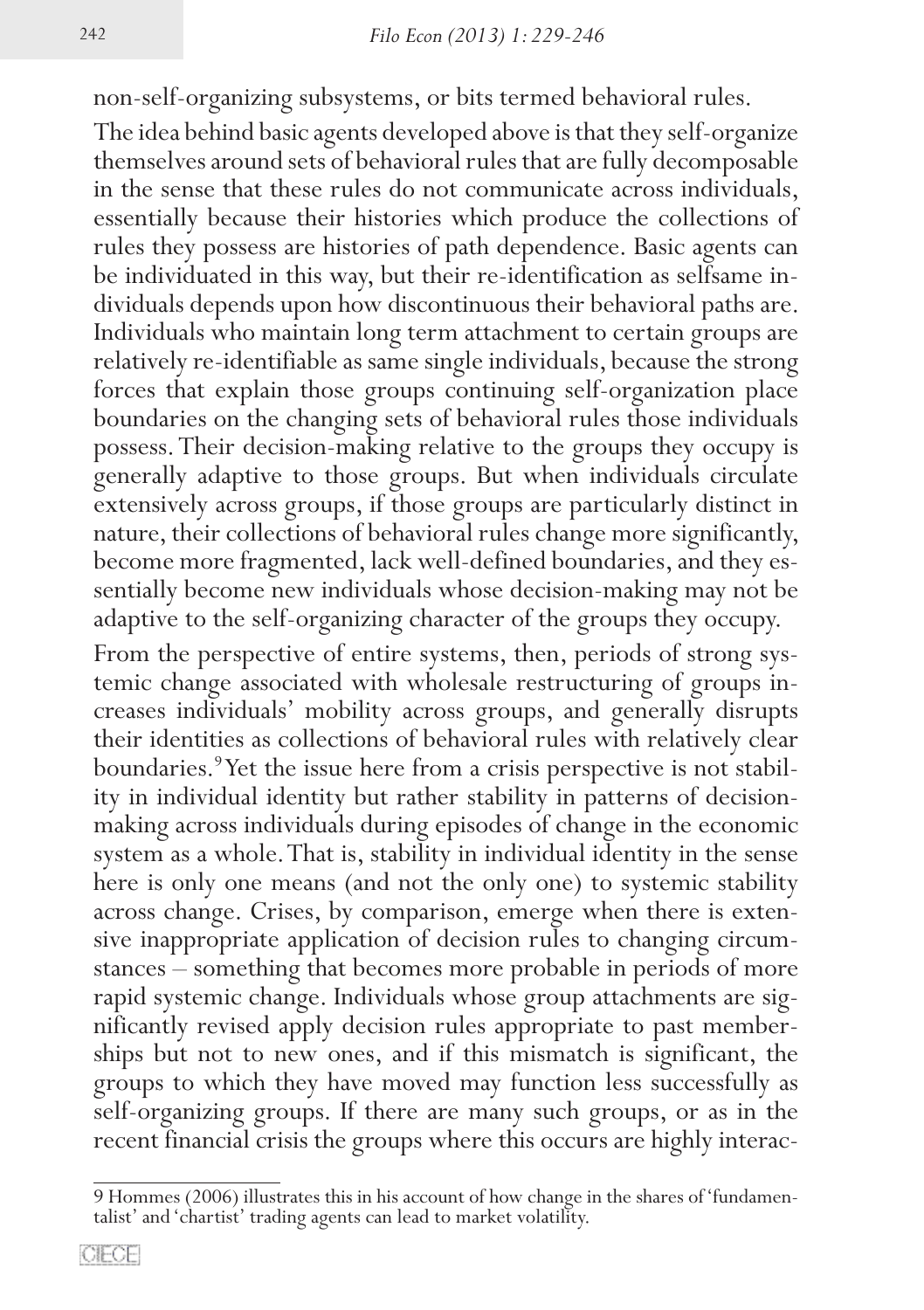tive with other groups, the system as a whole can become unstable and suffer breakdown problems.

The recent financial crisis can be seen as an illustration of this, though it should be emphasized that there is no reason not to suppose that there are not also other less visible systemic crises simultaneously occurring across the entire social economy of which the financial system is only a part, either as a product of the same general changes that precipitated the financial crisis or of relatively independent changes.<sup>10</sup> In the case of the financial crisis, it is clear from an historical institutional perspective that for an extended period there has been significant change in the kinds of financial groups that make up the financial sector of the economy. Group practices have undergone continual innovation, and the individuals operating within financial groups have continually revised their collections of decision rules. This has allowed cially the CDO groups within them, to develop practices which were self-*dis*organizing, as manifested in their widespread insolvency and balance sheet imbalance since the crisis. The credit and real economy crises, then, are a product of the collapse of these financial groups and the groups within them, as well as of the central role they occupy in the contemporary world economy.

# **6. Complex adaptive systems theory and economic crisis theory**

The argument outlined here attempts to combine Simon's view of complex systems as evolving hierarchic structures of self-organizing subsystems with complex adaptive systems theory's emphasis on the role played by adaptive agents. It extends the latter with an account of the identity of individuals as basic agents in order to further explain behavior in periods of rapid systemic change. From that perspective, individuals are conceived of as collections of decision rules. From an economic crisis perspective, the analysis places important emphasis on the stability or instability of the institutional structure of the economy, understood in terms of a relatively stable organization of different types of interacting self-organizing groups that maintain ar- rays of practices which require individuals work with collections of

<sup>10</sup> The state of mainstream economics comes to mind, but one could also look beyond the economy to the state of well-being of communities, families, and individuals where social cultural practices are in transition.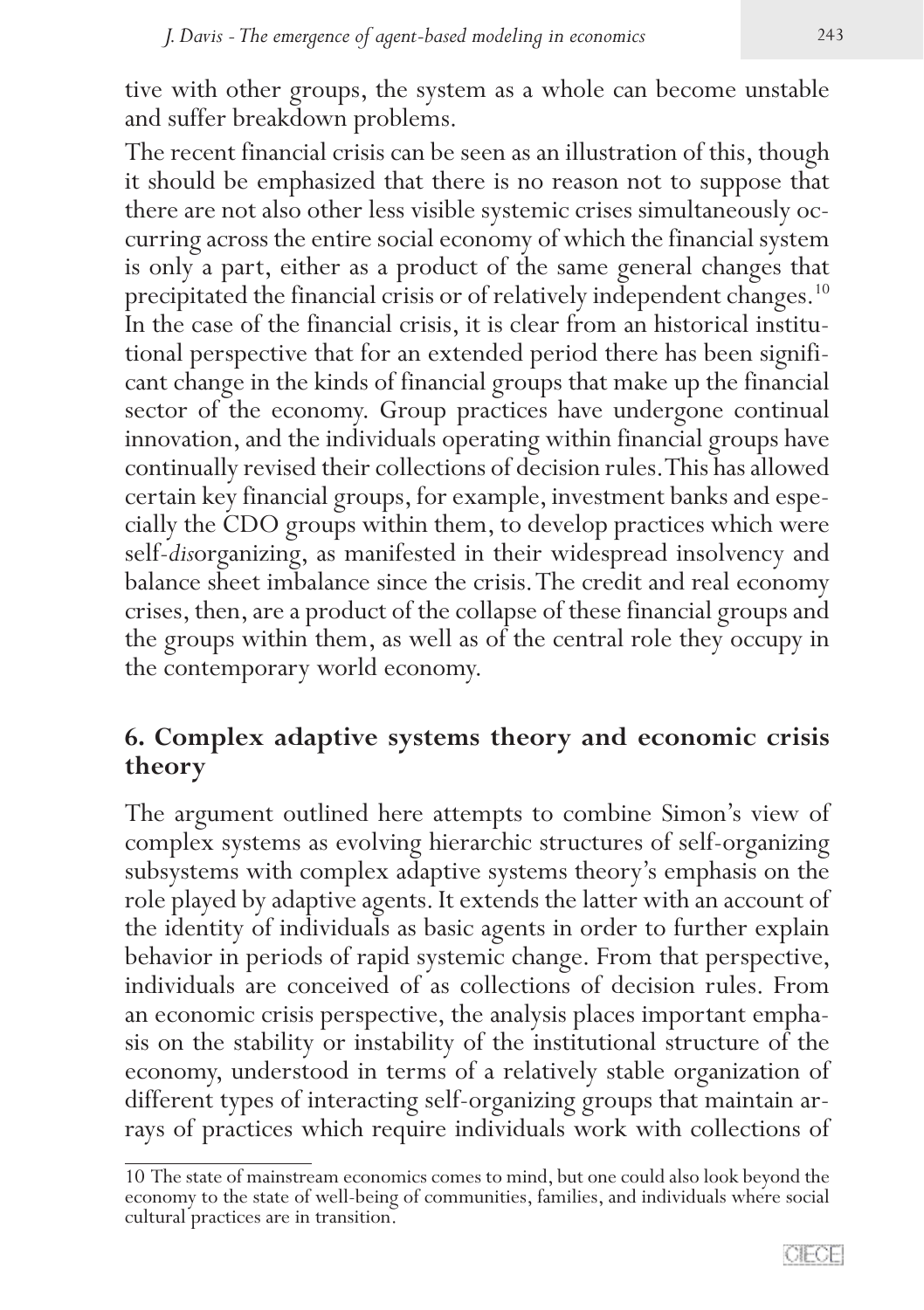personal decision rules. Putting aside complexity theory, when institutions break down, the boundaries on individuals' sets of decision rules break down, and the overall stability of the economic system is at risk. What complexity theory adds to this, especially within Simon's framework, is a way of understanding interaction within the system.

Mainstream market theory, by comparison, is rather flat and impoverished as an account of the depth of an economy's interactive forces. It largely treats groups/firms within the economy as a black box, ignores their internal hierarchic subsystem structure and dynamics, and disconnects labor markets which explaining individuals' circula- tion and changing group memberships from firm behavior. Needless to say that standard (and circular) Robinson Crusoe conception of the individual is far removed from the account of the individual suggested here. Thus not surprisingly, as Mirowski points out, the only theoriz- ing of crisis mainstream market theory permits is an epiphenomenal sort of market failure view. Given the dominance mainstream theory possesses, then, there is little reason for optimism regarding planned reform of the financial sector. Significant reform, in the sense that seeks a higher degree of financial market stability, requires consideration of the complex institutional character of the financial sector, and how it mediates between innovative forces operating endoge- nously within the economy understood as a complex adaptive system and individual behavioral adjustment and adaptation. A greater dose of institutionalist and complex adaptive systems reasoning would be a good place to start in rebuilding this thinking.

# **References**

- Arthur, W. Brian, John H. Holland, Blake LeBaron, Richard Palmer, and Paul Tayler (1997). *Asset Pricing under Endogenous Expectations in an Artificial Stock Market*, in W. Brian Arthur, Steven Durlauf, and David Lane, eds., The Economy as an Evolving Complex System, II, Vol. XXVII, SFI Studies in the Sciences of Complexity, Addison-Wesley, 1997: 15-44.
- Broome, John (1978). *Choice and value in economics*, Oxford Economic Papers 30 (1): 313- 333.
- Chang, Ruth, ed. (1997). *Incommensurability, Incomparability and Practical Reason*, Cambridge: Cambridge University Press.
- Chen, Shu-Heng (2012). *Varieties of Agents in Agent-Based Computational Economics: A Historical and an Interdisciplinary Perspective*, Journal of Economic Dynamics and Control 36 (1):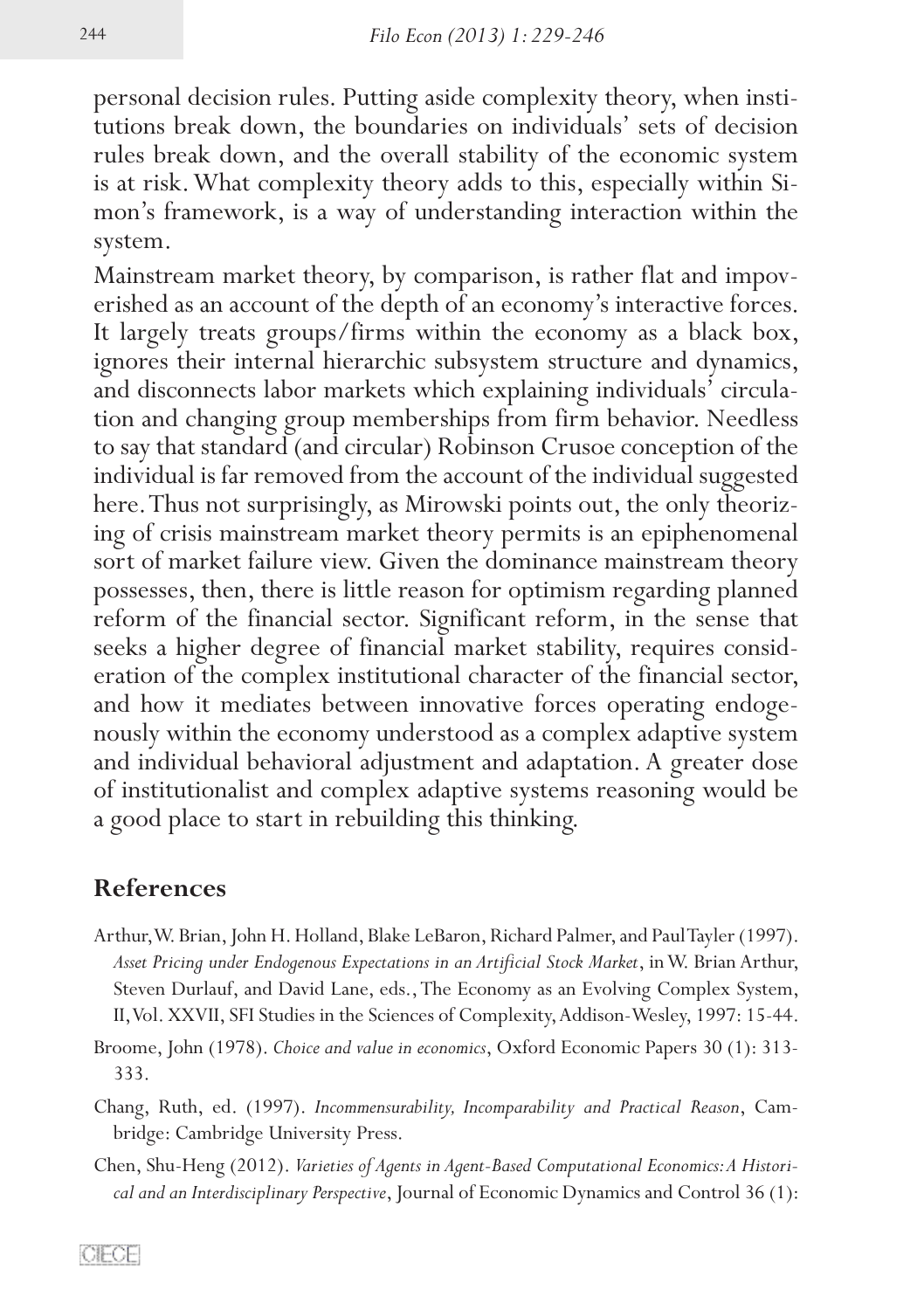1-25.

Davis, John (2003). *The Theory of the Individual in Economics*, London: Routledge.

- Davis, John (2007). *Akerlof and Kranton on Identity in Economics: inverting the analysis*, Cambridge Journal of Economics, 31 (May 2007): 349-362.
- Davis, John (2009). *Complex individuals: The individual in Non-Euclidian Space*, in Advancements in Evolutionary Institutional Economics: Evolutionary Mechanisms, Non-Knowledge, and Strategy, Hardy Hanappi and Wolfram Elsner, eds., Cheltenham: Elgar.
- Holland, John (1975). *Adaptation in Natural and Artificial Systems*, Ann Arbor: University of Michigan Press.
- Hommes, Cars (2006). *Heterogeneous agent models in economics and finance*, in Tesfatsion and Judd, eds., Handbook of Computational Economics: Volume 2, Agent-Based Computational Economics, Handbooks in Economics Series, Amsterdam: North-Holland: 1109- 1186.
- Horst, Ulrich, Alan Kirman, and Miriam Teschl (2007). *Changing Identity: The Emergence of Social Groups*, Princeton, NJ: Institute for Advanced Study, School of Social Science, Economics Working Papers: 1-30.
- Kirman, Alan (2011). *Complex Economics: Individual and Collective Rationality*, London: Routledge.
- Mantegna, Rosario N. and H. Stanley (2000). *An Introduction to Econophysics: Correlations and Complexity in Finance*, Cambridge: Cambridge University Press.
- McCulloch, Warren, and Walter Pitts (1943). *A Logical Calculus of Ideas Immanent in Nervous Activity*, Bulletin of Mathematical Biophysics 5:115-133.
- Minsky, Hyman (1986). *Stabilizing an Unstable Economy*, New Haven: Yale University Press.
- Mirowski, Philip (2002). *Machine Dreams: Economics Becomes a Cyborg Science*, Cambridge: Cambridge University Press.
- Mirowski, Philip (2007). *Markets Come to Bits: Markomata and the future of computational evolutionary economics*, Journal of Economic Behavior and Organization 63: 209-242.
- Mirowski, Philip (2010). *Inherent Vice: Minsky, markomata, and the tendency of markets to undermine themselves*, *Journal of Institutional Economics* 6 (4), December 2010: 415-443.
- Raz, Joseph (1999). *Engaging Reasons*, Oxford: Oxford University Press.
- Rickles, Dean (2009). *Econophysics and the Complexity of Financial Markets*, in J. Collier,and C. Hooker, eds., Handbook of the Philosophy of Science, Vol. 10, Philosophy of Complex Systems, North Holland: Elsevier.
- Simon, Herbert (1962). *The Architecture of Complexity*, Proceedings of the American Philosophical Society 106 (6): 467-482.
- Tesfatsion, Leigh (2007). *Agents Come to Bits: Towards a Constructive Comprehensive Taxonomy of Economic Entities*, Journal of Economic Behavior and Organization 63 (2): 333-346.
- Tesfatsion, Leigh and Kenneth L. Judd, eds. (2006). *Handbook of Computational Economics: Volume 2, Agent-Based Computational Economics*, Handbooks in Economics Series, North-